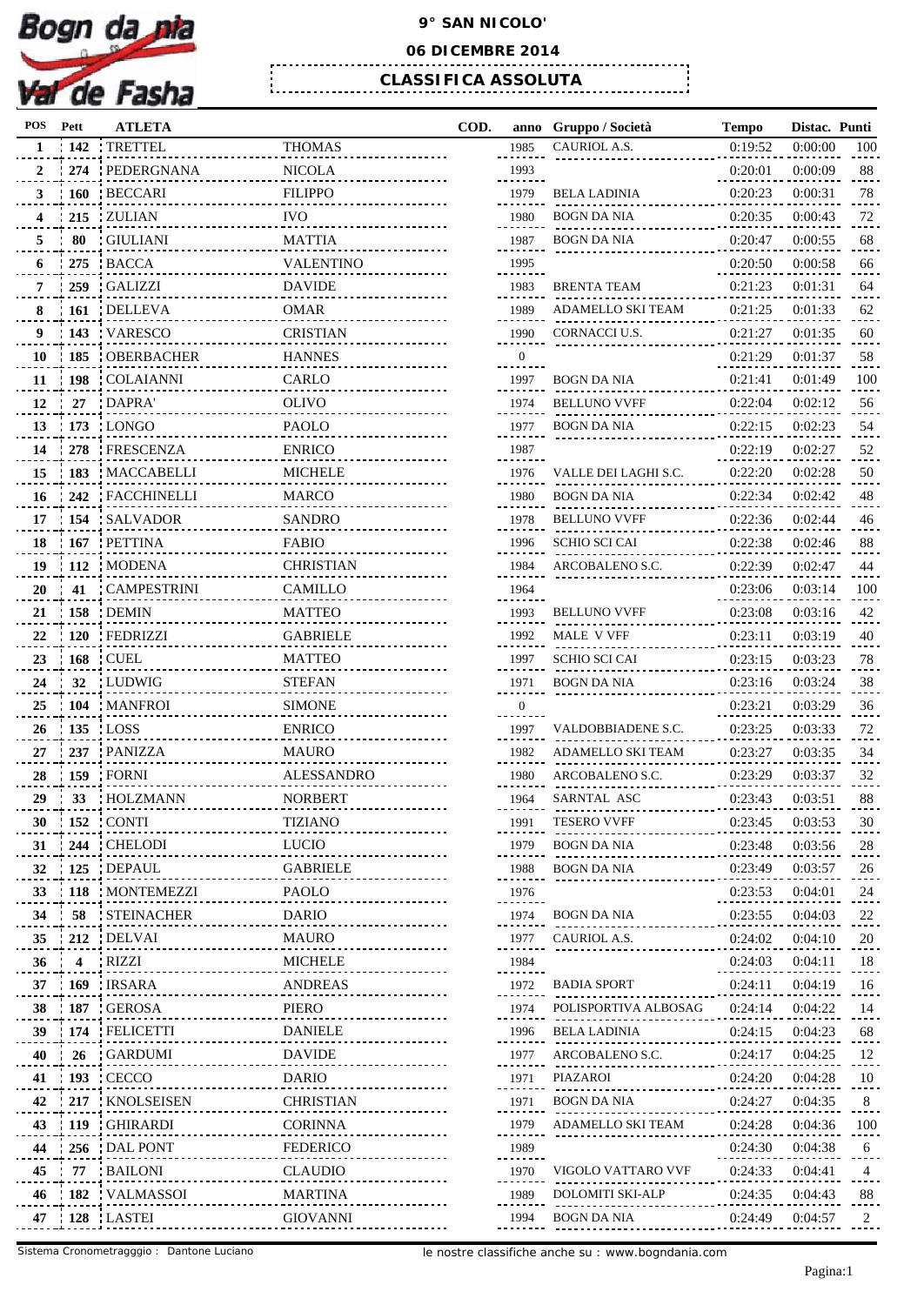| POS | Pett       | <b>ATLETA</b>        |                                          | COD. | anno            | Gruppo / Società     | <b>Tempo</b> | Distac. Punti |              |
|-----|------------|----------------------|------------------------------------------|------|-----------------|----------------------|--------------|---------------|--------------|
| 48  | : 196      | : PEDERIVA           | <b>FABRIZIO</b>                          |      | 1974            | <b>BOGN DA NIA</b>   | 0:24:51      | 0:04:59       | $\mathbf{1}$ |
| 49  | 216        | <b>ANTONELLI</b>     | <b>IGOR</b>                              |      | 1975            |                      | 0:24:53      | 0:05:01       | $\mathbf{1}$ |
| 50  | 163        | : ORLER              | <b>SIMONE</b>                            |      | $\mathbf{0}$    | PIAZAROI             | 0:24:58      | 0:05:06       | 1            |
| 51  | <b>260</b> | : NICCOLINI          | <b>ELENA</b>                             |      | 1988            | <b>BRENTA TEAM</b>   | 0:25:00      | 0:05:08       | 78           |
| 52  | 9          | : RASOM              | <b>MAURO</b>                             |      | 1992            | <b>BELA LADINIA</b>  | 0:25:01      | 0:05:09       | 1            |
| 53  | 194        | : ORSINGHER          | <b>GIOVANNI</b>                          |      | 1969            | CANAL SAN BOVO VVF   | 0:25:03      | 0:05:11       | -1           |
| 54  | 145        | : RONZON             | <b>ERWIN</b>                             |      | 1997            | VALDOBBIADENE S.C.   | 0:25:05      | 0:05:13       | 66           |
| 55  | 233        | : DEFRANCESCO        | <b>MAURIZIO</b>                          |      | 1965            | <b>BELA LADINIA</b>  | 0:25:11      | 0:05:19       | 78           |
| 56  | 199        | : DANIELE            | <b>MARCO</b>                             |      | 1998            | BOGN DA NIA          | 0:25:12      | 0:05:20       | 64           |
| 57  | 255        | : BERTO'             | <b>SAMUELE</b>                           |      | 1990            | <b>BRENTA TEAM</b>   | 0:25:17      | 0:05:25       | -1           |
| 58  | 273        | : DE BON             | <b>GIOVANNI</b>                          |      | 1986            |                      | 0:25:20      | 0:05:28       | -1           |
| 59  | 52         | : DEFLORIAN          | <b>CLAUDIO</b>                           |      | 1964            | DOLOMITICA U.S.      | 0:25:23      | 0:05:31       | 72           |
| 60  | 267        | : THEOCHARIS         | <b>DIMITRA</b>                           |      | 1992            |                      | 0:25:27      | 0:05:35       | 72           |
| 61  | 164        | : CISAMOLO           | <b>CLAUDIO</b>                           |      | -------<br>1971 |                      | 0:25:30      | 0:05:38       | 1            |
| 62  | 162        | <b>FELICETTI</b>     | <b>LUIGI</b>                             |      | 1960            | <b>BOGN DA NIA</b>   | 0:25:38      | 0:05:46       | 68           |
| 63  | <b>140</b> | : VARESCO            | <b>FABIO</b>                             |      | 1962            | CORNACCI U.S.        | 0:25:47      | 0:05:55       | 66           |
| 64  | 166        | : GUGOLE             | <b>DIEGO</b>                             |      | 1977            | CAMPO FONTANA USD    | 0:25:52      | 0:06:00       | -1           |
| 65  | 23         | : DEFLORIAN          | <b>GIORGIO</b>                           |      | 1964            | CORNACCI U.S.        | 0:25:54      | 0:06:02       | 64           |
| 66  | 63         | <b>CARBONE</b>       | <b>LUCA</b>                              |      | 1966            | $\rm BOGN$ DA NIA    | 0:25:59      | 0:06:07       | -1           |
| 67  | 24         | : SCALET             | <b>ONORINO</b>                           |      | 1956            | PIAZAROI             | 0:26:02      | 0:06:10       | 62           |
| 68  |            | 141 : DEFLORIAN      | <b>BEATRICE</b>                          |      | 1986            | CORNACCI U.S.        | 0:26:06      | 0:06:14       | 68           |
| 69  | 172        | : ZANON              | <b>SABRINA</b>                           |      | 1972            | CAURIOL A.S.         | 0:26:09      | 0:06:17       | 66           |
| 70  | 148        | <b>BORTOLUZZI</b>    | <b>LUIGI</b>                             |      | 1967            | DOLOMITI SKI-ALP     | 0:26:11      | 0:06:19       | 1            |
|     | 181        |                      |                                          |      |                 | PREMANA A.S.         |              |               |              |
| 71  |            | <b>BELLATI</b>       | <b>MARCO</b>                             |      | 1979            |                      | 0:26:17      | 0:06:25       | -1           |
| 72  |            | 257 PIANON           | <b>ANDREA</b>                            |      | 1975            |                      | 0:26:35      | 0:06:43       | 1            |
| 73  | 121        | : IELLICI            | <b>CARLA</b>                             |      | 1969            | <b>BOGN DA NIA</b>   | 0:26:37      | 0:06:45       | 64           |
| 74  | 14         | : SARTORI            | <b>TIZIANO</b>                           |      | 1985            | VALLE DEI LAGHI S.C. | 0:26:39      | 0:06:47       | 1            |
| 75  | 232        | : MOTT               | <b>IVANO</b>                             |      | 1971            | PIAZAROI             | 0:26:40      | 0:06:48       | -1           |
| 76  |            | 57 : LOSS            | PIERALBINO                               |      | 1962            | <b>PIAZAROI</b>      | 0:26:42      | 0:06:50       | 60           |
| 77  |            | 150 BORTOLUZZI       | <b>ENRICO</b>                            |      | 1978            | DOLOMITI SKI-ALP     | 0:26:43      | 0:06:51       | -1           |
| 78  | <b>20</b>  | : TOLL               | DIETMAR<br>.                             |      | 1978            | BOGN DA NIA          | 0:26:45      | 0:06:53       | -1           |
| 79  |            | 250 BATTISTI<br>.    | <b>MARTINO</b><br><u>.</u>               |      | 1963            | <b>GRONLAIT</b>      | 0:26:46      | 0:06:54       | 58           |
| 80  |            | 239 : IRSARA         | <b>RENE</b><br>.                         |      | 1981            | <b>BADIA SPORT</b>   | 0:26:47      | 0:06:55       | -1           |
| 81  |            | 241   DELLAGIACOMA   | NICOLO'<br>.                             |      | 1964            | DOLOMITICA U.S.      | 0:26:49      | 0:06:57       | 56           |
| 82  | 91         | : OSLER              | FEDERICA<br><u>.</u>                     |      | 1983            |                      | 0:26:55      | 0:07:03       | 62           |
| 83  | 268        | : DE BATTISTA<br>.   | <b>DANIEL</b>                            |      | 1977            |                      | 0:26:56      | 0:07:04       | -1           |
| 84  |            | 227 HOFER            | MARIO<br><u></u>                         |      | 1958            | PEVES GHERDEINA      | 0:26:59      | 0:07:07       | 54           |
| 85  |            | 277 CASTELLI         | <b>CRISTIANO</b><br>.                    |      | 1977<br>.       |                      | 0:27:03      | 0:07:11       | -1           |
| 86  |            | 261 CAMPESTRINI      | <b>OMAR</b><br>.                         |      |                 | 1997 FAVOLENZE       | 0:27:05      | 0:07:13       | 62           |
| 87  | 12         | <b>PASQUALINI</b>    | <b>AGOSTINO</b><br>.                     |      | 1965            | FAVOLENZE            | 0:27:07      | 0:07:15       | 52           |
| 88  | 115        | : DESILVESTRO        | <b>IVAN</b><br><u></u>                   |      | $\mathbf{0}$    |                      | 0:27:09      | 0:07:17       | -1           |
| 89  |            | 204 GIACOMUZZI       | NELLO<br>.                               |      | 1960            | ZIANO VVFF           | 0:27:15      | 0:07:23       | 50           |
| 90  |            | 203 VIAN             | CARLO<br><u>----------------</u>         |      | 1993            | BOGN DA NIA          | 0:27:17      | 0:07:25       | -1           |
| 91  | 197        | : DE SILVESTRO<br>.  | MARTINA                                  |      | 1992            | DOLOMITI SKI-ALP     | 0:27:20      | 0:07:28       | 60           |
| 92  |            | 245 FESTI            | PAOLO<br>.                               |      | 1976            | ARCOBALENO S.C.      | 0:27:22      | 0:07:30       | -1           |
| 93  | 3          | : VISONA'<br><u></u> | <b>MORENO</b><br>.                       |      | 1975            | SCHIO SCI CAI        | 0:27:27      | 0:07:35       | -1           |
| 94  | 53         | LOVATO:"             | <b>NICO</b><br><u>------------------</u> |      | 1964            | SCHIO SCI CAI        | 0:27:29      | 0:07:37       | 48           |
| 95  | 81         | : TOMELIN            | <b>NICOLA</b><br>.                       |      | 2001            | PANAROTTA S.C.       | 0:27:34      | 0:07:42       | 60           |
| 96  |            | 138 BACCHIOCCHI      | <b>VALERIO</b><br>.                      |      | 1984            | BOGN DA NIA          | 0:27:36      | 0:07:44       | -1           |
| 97  |            | 101 MIOTTO           | <b>GIUSEPPE</b>                          |      | 1969            | LA VALLE AGORDINA S  | 0:27:42      | 0:07:50       | $\mathbf{1}$ |
|     |            | 98 252 KROESS        | FRANZ                                    |      | 1963            |                      | 0:27:44      | 0:07:52       | 46           |
|     |            |                      |                                          |      | --------        |                      |              |               |              |

| COD. | anno         | Gruppo / Società              | <b>Tempo</b> | Distac. Punti |    |
|------|--------------|-------------------------------|--------------|---------------|----|
|      | 1974         | <b>BOGN DA NIA</b>            | 0:24:51      | 0:04:59       | 1  |
|      | 1975         |                               | 0:24:53      | 0:05:01       | 1  |
|      | 0            | PIAZAROI                      | 0:24:58      | 0:05:06       | 1  |
|      | 1988         | <b>BRENTA TEAM</b>            | 0:25:00      | 0:05:08       | 78 |
|      | 1992         | <b>BELA LADINIA</b>           | 0:25:01      | 0:05:09       | 1  |
|      | 1969         | CANAL SAN BOVO VVF            | 0:25:03      | 0:05:11       | 1  |
|      | 1997         | VALDOBBIADENE S.C.            | 0:25:05      | 0:05:13       | 66 |
|      | 1965         | <b>BELA LADINIA</b>           | 0:25:11      | 0:05:19       | 78 |
|      |              | <b>BOGN DA NIA</b>            |              |               |    |
|      | 1998         |                               | 0:25:12      | 0:05:20       | 64 |
|      | 1990         | <b>BRENTA TEAM</b>            | 0:25:17      | 0:05:25       | 1  |
|      | 1986         |                               | 0:25:20      | 0:05:28       | 1  |
|      | 1964         | DOLOMITICA U.S.               | 0:25:23      | 0:05:31       | 72 |
|      | 1992         |                               | 0:25:27      | 0:05:35       | 72 |
|      | 1971         |                               | 0:25:30      | 0:05:38       | 1  |
|      | 1960         | <b>BOGN DA NIA</b>            | 0:25:38      | 0:05:46       | 68 |
|      | 1962         | CORNACCI U.S.                 | 0:25:47      | 0:05:55       | 66 |
|      | 1977         | <b>CAMPO FONTANA USD</b>      | 0:25:52      | 0:06:00       | 1  |
|      | 1964         | CORNACCI U.S.                 | 0:25:54      | 0:06:02       | 64 |
|      | 1966         | <b>BOGN DA NIA</b>            | 0:25:59      | 0:06:07       | 1  |
|      | 1956         | PIAZAROI                      | 0:26:02      | 0:06:10       | 62 |
|      |              | CORNACCI U.S.                 |              |               |    |
|      | 1986         |                               | 0:26:06      | 0:06:14       | 68 |
|      | 1972         | CAURIOL A.S.                  | 0:26:09      | 0:06:17       | 66 |
|      | 1967         | <b>DOLOMITI SKI-ALP</b>       | 0:26:11      | 0:06:19       | 1  |
|      | 1979         | PREMANA A.S.                  | 0:26:17      | 0:06:25       | 1  |
|      | 1975         |                               | 0:26:35      | 0:06:43       | 1  |
|      | 1969         | <b>BOGN DA NIA</b>            | 0:26:37      | 0:06:45       | 64 |
|      | 1985         | VALLE DEI LAGHI S.C.          | 0:26:39      | 0:06:47       | 1  |
|      | 1971         | PIAZAROI                      | 0:26:40      | 0:06:48       | 1  |
|      | 1962         | PIAZAROI                      | 0:26:42      | 0:06:50       | 60 |
|      | 1978         | ---------<br>DOLOMITI SKI-ALP | 0:26:43      | 0:06:51       | 1  |
|      | 1978         | BOGN DA NIA                   | 0:26:45      | 0:06:53       |    |
|      | 1963         | GRONLAIT                      | 0:26:46      | 0:06:54       | 58 |
|      | 1981         | <b>BADIA SPORT</b>            | 0:26:47      | 0:06:55       | 1  |
|      | 1964         | DOLOMITICA U.S.               | 0:26:49      | 0:06:57       | 56 |
|      |              |                               |              | 0:07:03       | 62 |
|      | 1983         |                               | 0:26:55      |               |    |
|      | 1977         |                               | 0:26:56      | 0:07:04       | 1  |
|      | 1958         | PEVES GHERDEINA               | 0:26:59      | 0:07:07       | 54 |
|      | 1977         |                               | 0:27:03      | 0:07:11       | 1  |
|      | 1997         | <b>FAVOLENZE</b>              | 0:27:05      | 0:07:13       | 62 |
|      | 1965         | FAVOLENZE                     | 0:27:07      | 0:07:15       | 52 |
|      | $\mathbf{0}$ |                               | 0:27:09      | 0:07:17       | 1  |
|      | 1960         | ZIANO VVFF                    | 0:27:15      | 0:07:23       | 50 |
|      | 1993         | BOGN DA NIA                   | 0:27:17      | 0:07:25       | 1  |
|      | 1992         | DOLOMITI SKI-ALP              | 0:27:20      | 0:07:28       | 60 |
|      | 1976         | ARCOBALENO S.C.               | 0:27:22      | 0:07:30       | 1  |
|      | 1975         | SCHIO SCI CAI                 | 0:27:27      | 0:07:35       | 1  |
|      | 1964         | SCHIO SCI CAI                 | 0:27:29      | 0:07:37       | 48 |
|      | 2001         | PANAROTTA S.C.                | 0:27:34      | 0:07:42       | 60 |
|      |              | BOGN DA NIA                   | 0:27:36      | 0:07:44       | 1  |
|      | 1984         |                               |              |               |    |
|      | 1969         | LA VALLE AGORDINA S           | 0:27:42      | 0:07:50       | 1  |
|      | 1963         |                               | 0:27:44      | 0:07:52       | 46 |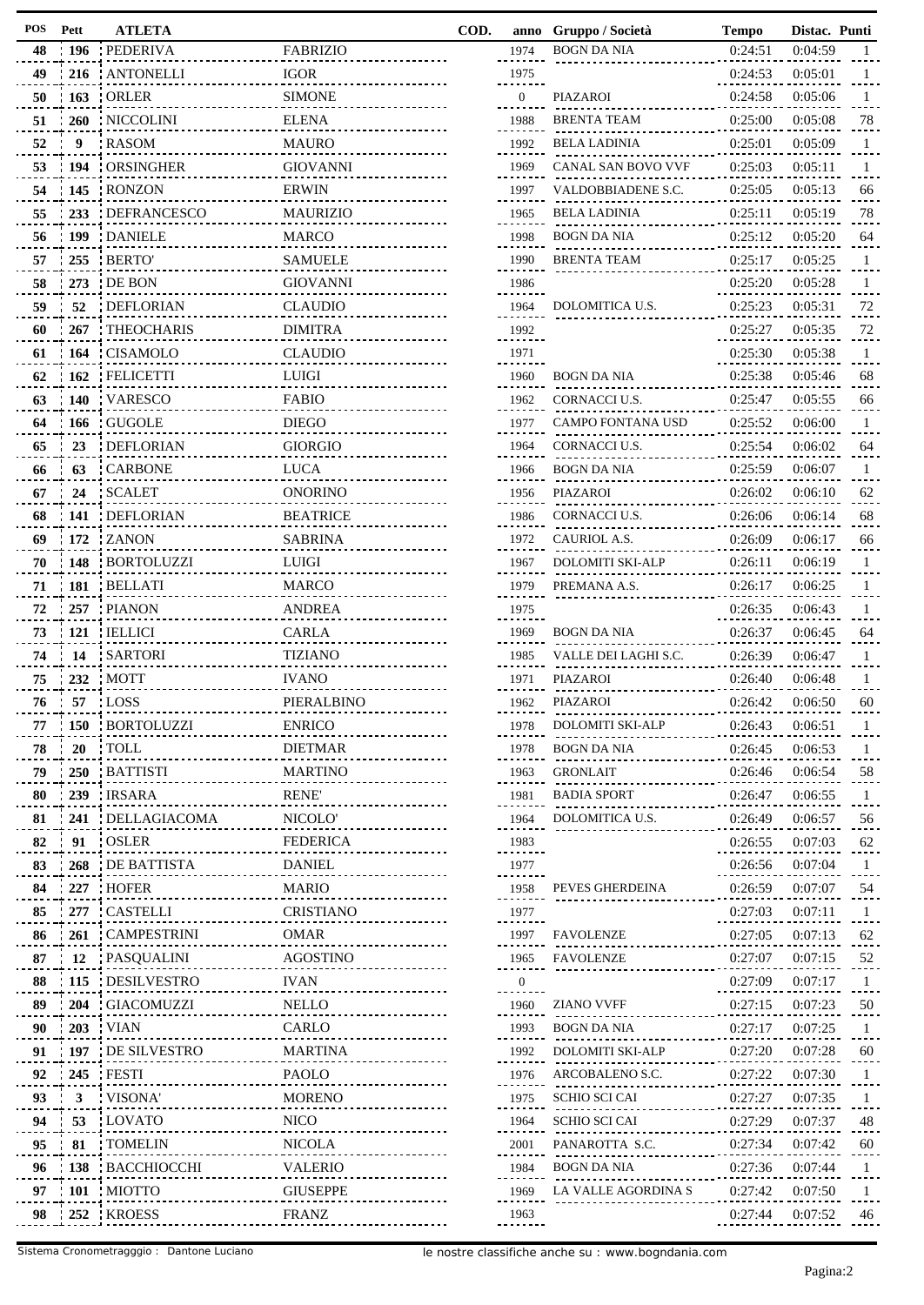| POS           | Pett             | <b>ATLETA</b>          |                         | COD. |                   | anno Gruppo / Società   | <b>Tempo</b> | Distac. Punti |              |
|---------------|------------------|------------------------|-------------------------|------|-------------------|-------------------------|--------------|---------------|--------------|
| 99            | - 5              | <b>STOFFIE</b>         | <b>DAVIDE</b>           |      | $\mathbf{0}$      |                         | 0:27:46      | 0:07:54       | $\mathbf{1}$ |
| <b>100</b>    |                  | 226 SCHMIDT            | <b>STEFANO</b>          |      | 1973              | CASTELLO G.S.           | 0:27:48      | 0:07:56       | 1            |
| 101           |                  | 276 : CECCONI          | <b>EMANUELE</b>         |      | 1977              |                         | 0:27:51      | 0:07:59       |              |
| 102           |                  | : 155 : CORAZZA        | LAURA                   |      | 1997              | DOLOMITI SKI-ALP        | 0:27:59      | 0:08:07       | 100          |
| 103           |                  | : 156 CORAZZA          | <b>GERMANO</b>          |      | 1972              | <b>DOLOMITI SKI-ALP</b> | 0:28:02      | 0:08:10       | 1            |
| 104           | 78               | : DALVAI               | <b>ARMIN</b>            |      | 1989              | <b>BOGN DA NIA</b>      | 0:28:07      | 0:08:15       | 1            |
| 105           |                  | : 127 : IAGHER         | <b>SIMONE</b>           |      | 1991              | PIAZAROI                | 0:28:11      | 0:08:19       |              |
| 106           | 1263             | <b>BENEDETTI</b>       | <b>JACOPO</b>           |      | 1968              |                         | 0:28:12      | 0:08:20       |              |
| 107           | 96               | <b>GHEZZO</b>          | <b>ALESSANDRO</b>       |      | 1968              | SERENISSIMA S.C.        | 0:28:16      | 0:08:24       |              |
| 108           | 207              | <b>MATORDES</b>        | <b>ROBERTO</b>          |      | 1975              | <b>ZIANO VVFF</b>       | 0:28:18      | 0:08:26       | 1            |
| 109           | 74               | <b>FELICETTI</b>       | <b>GIORGIA</b>          |      | 1998              | BOGN DA NIA             | 0:28:21      | 0:08:29       | 88           |
| <b>110</b>    | 75               | <b>BRUSCHETTI</b>      | <b>LUCA</b>             |      | 1966              | <b>BELA LADINIA</b>     | 0:28:22      | 0:08:30       | 1            |
|               |                  | 111   109   CURZEL     | <b>GIOVANNI</b>         |      | 1971              | PANAROTTA S.C.          | 0:28:25      | 0:08:33       |              |
| 112           | $\therefore$ 218 | : GROSS                | <b>ANNEMARIE</b>        |      | 1972              | BOGN DA NIA             | 0:28:26      | 0:08:34       | 58           |
| 113           |                  | $-205$ ZANON           | <b>MICHELE</b>          |      | 1962              | <b>ZIANO VVFF</b>       | 0:28:32      | 0:08:40       | 44           |
|               |                  |                        |                         |      |                   |                         |              |               |              |
| 114           | 31               | : LUDWIG               | <b>GERHARD</b>          |      | 1974              | <b>BOGN DA NIA</b>      | 0:28:38      | 0:08:46       |              |
| 115           | 258              | : CHIOCCHETTI          | FRANCESCO               |      | 1972              | <b>BELA LADINIA</b>     | 0:29:01      | 0:09:09       |              |
| 116           | : 175            | MOSCHEN                | <b>GIUSEPPE</b>         |      | $\mathbf{0}$<br>. |                         | 0:29:03      | 0:09:11       |              |
|               |                  | 117 : 106 : PAROLIN    | <b>DAVIDE</b>           |      | 1973              | CALDONAZZO SAT          | 0:29:05      | 0:09:13       |              |
| 118           | -67              | : PROVETTINI           | <b>NICOLO</b>           |      | 1982              | SESTOLA S.C.            | 0:29:06      | 0:09:14       |              |
| 119           |                  | $195$ TONET            | <b>NICK</b>             |      | 1985              | VALVISDENDE SKI ALP     | 0:29:08      | 0:09:16       |              |
| <b>120</b>    | 85               | : LAVARONI             | <b>PAOLO</b>            |      | 1969              | RAIBIL U.S.             | 0:29:12      | 0:09:20       | 1            |
| 121           | 266              | : DE CANDIDO           | <b>ANDREA</b>           |      | 1984              |                         | 0:29:13      | 0:09:21       |              |
| 122           | : 202            | : LIRA                 | <b>GIANCARLO</b>        |      | 1965              |                         | 0:29:16      | 0:09:24       | 42           |
| 123           | 279              | : BIANCHINI            | ANDREA                  |      | 1959              |                         | 0:29:20      | 0:09:28       | 40           |
| 124           | 90               | : VALENTINI            | <b>DANILO</b>           |      | 1964              | VAL DI NON SKI TEAM     | 0:29:22      | 0:09:30       | 38           |
| 125           | 94               | : RASOM                | <b>MAURIZIO</b>         |      | 1968              | SKI TEAM FASSA          | 0:29:47      | 0:09:55       |              |
| 126           | $\div 100$       | : IRSARA               | <b>MICHAEL</b>          |      | 1975              | <b>BADIA SPORT</b>      | 0:29:48      | 0:09:56       |              |
|               |                  | 127 : 72 : FUSINA      | <b>MAURIZIO</b>         |      | 1970              | LA VALLE AGORDINA S     | 0:30:06      | 0:10:14       |              |
|               |                  | 128   136   MARI       | <b>ALESSANDRO</b>       |      | 1973              | NUOVI ORIZZONTI S.C.    | 0:30:08      | 0:10:16       | 1            |
|               |                  | 129 : 180 : RIZZI      | <b>MICHELA</b>          |      | 1971              | BELA LADINIA            | 0:30:09      | 0:10:17       | 56           |
|               |                  | 130   147   VECELLIO   | FEDERICA                |      | 1971              | <b>DOLOMITI SKI-ALP</b> | 0:30:18      | 0:10:26       | 54           |
| 131           | 38               | : LIBERTINI            | <b>ALBERTO</b>          |      | 1984              | PRIMIERO U.S.           | 0:30:25      | 0:10:33       | 1            |
| 132           | $\frac{1}{2}$ 19 | : BONVECCHIO           | <b>EDOARDO</b>          |      | 1967              | VAL DI SOLE SKI ALP     | 0:30:27      | 0:10:35       | - 1          |
|               |                  | 133 : 223 : DANTONE    | <b>IGOR</b><br><u>.</u> |      | $\mathbf{0}$      |                         | 0:30:34      | 0:10:42       | 1            |
| 134           | $\frac{1}{2}$ 13 | ' ZANIN                | <b>DANIELE</b>          |      | --------<br>1983  | LA VALLE AGORDINA S     | 0:30:37      | 0:10:45       | 1            |
| 135           |                  | 236 : PETERLIZI        | MAURIZIO                |      | 1963              | FILZ S.C.               | 0:30:39      | 0:10:47       | 36           |
|               |                  | 136 265 SOLAGNA        | PIETRO                  |      | 1984              |                         | 0:30:42      | 0:10:50       | -1           |
|               |                  | 137 : 211 : SIEFF      | <b>KEVIN</b>            |      | 1989              | <b>ZIANO VVFF</b>       | 0:30:46      | 0:10:54       | 1            |
| 138           |                  | 36   MORANDUZZO        | .<br>ANDREA             |      | 1987              | LAGORAI SKI TEAM        | 0:30:47      | 0:10:55       | 52           |
| 139           |                  | 224 BONFANTE           | <b>MICHELE</b>          |      | 1978              | CALDONAZZO VVFF         | 0:30:49      | 0:10:57       | 1            |
|               |                  | 140 : 105 : CAMPREGHER | TIZIANO                 |      | 1978              | CALDONAZZO SAT          | 0:30:51      | 0:10:59       | -1           |
| $141 \div 64$ |                  | : BIGAGLI              | GIOVANNA                |      | 1963              | BOGN DA NIA             | 0:30:55      | 0:11:03       | 100          |
| 142 :         | 59               | <b>BATTISTI</b>        | ELISA                   |      | 1988              | LAGORAI SKI TEAM        | 0:30:56      | 0:11:04       | 50           |
|               |                  | 143 124 DESILVESTRO    | <b>OLIVO</b>            |      | $\mathbf{0}$      |                         | 0:31:01      | 0:11:09       | 1            |
|               |                  | 144 : 186 : BORTOLUZZI | LORENZO                 |      | .<br>1952         | <b>BELLUNO VVFF</b>     | 0:31:05      | 0:11:13       | 34           |
|               |                  | 145   179   CAMPI      | MARCO                   |      | 1970              | ZON TE CADIN            | 0:31:07      | 0:11:15       | 1            |
|               |                  | 146   200   COLAIANNI  | MARCO                   |      |                   |                         |              |               |              |
|               |                  |                        |                         |      | 1965              | GRAN SASSO P.N. S.C.    | 0:31:13      | 0:11:21       | 32           |
|               |                  | 147 : 184 : SCHEPIS    | <b>DAVIDE</b>           |      | 1975              | <b>BADIA SPORT</b>      | 0:31:22      | 0:11:30       | 1            |
|               |                  | 148 : 176 : GUARDINI   | MATTEO                  |      | 1988<br>          |                         | 0:31:34      | 0:11:42       | -1           |
|               |                  | 149 : 262 : BRUSCO     | <b>GIORGIO</b>          |      | 1965<br>          |                         | 0:31:37      | 0:11:45       | 30           |

| COD. | anno             | Gruppo / Società        | <b>Tempo</b>        | Distac. Punti |                    |
|------|------------------|-------------------------|---------------------|---------------|--------------------|
|      | $\boldsymbol{0}$ |                         | 0:27:46             | 0:07:54       | 1                  |
|      | 1973             | CASTELLO G.S.           | 0:27:48             | 0:07:56       | 1                  |
|      | 1977             |                         | 0:27:51             | 0:07:59       | 1                  |
|      | 1997             | <b>DOLOMITI SKI-ALP</b> | 0:27:59             | 0:08:07       | 100                |
|      | 1972             | <b>DOLOMITI SKI-ALP</b> | 0:28:02             | 0:08:10       | 1                  |
|      | 1989             | BOGN DA NIA             | 0:28:07             | 0:08:15       | 1                  |
|      | 1991             | PIAZAROI                | 0:28:11             | 0:08:19       | 1                  |
|      | 1968             |                         | 0:28:12             | 0:08:20       | 1                  |
|      | 1968             | SERENISSIMA S.C.        | 0:28:16             | 0:08:24       | 1                  |
|      | 1975             | ZIANO VVFF              | 0:28:18             | 0:08:26       | 1                  |
|      | 1998             | <b>BOGN DA NIA</b>      | 0:28:21             | 0:08:29       | 88                 |
|      | 1966             | BELA LADINIA            | 0:28:22             | 0:08:30       | 1                  |
|      | 1971             | PANAROTTA S.C.          | 0:28:25             | 0:08:33       | 1                  |
|      | 1972             | BOGN DA NIA             | 0:28:26             | 0:08:34       | 58                 |
|      | 1962             | ZIANO VVFF              | 0:28:32             | 0:08:40       | 44                 |
|      | 1974             | BOGN DA NIA             | 0:28:38             | 0:08:46       | 1                  |
|      | 1972             | <b>BELA LADINIA</b>     | 0:29:01             | 0:09:09       | 1                  |
|      | 0                |                         | 0:29:03             | 0:09:11       | 1                  |
|      | 1973             | <b>CALDONAZZO SAT</b>   | 0:29:05             | 0:09:13       | 1                  |
|      | 1982             | SESTOLA S.C.            | 0:29:06             | 0:09:14       | 1                  |
|      | 1985             | VALVISDENDE SKI ALP     | 0:29:08             | 0:09:16       | 1                  |
|      | 1969             | RAIBIL U.S.             | 0:29:12             | 0:09:20       | 1                  |
|      | 1984             |                         | 0:29:13             | 0:09:21       | 1                  |
|      | 1965             |                         | 0:29:16             | 0:09:24       | 42                 |
|      | 1959             |                         | 0:29:20             | 0:09:28       | 40                 |
|      | 1964             | VAL DI NON SKI TEAM     | 0:29:22             | 0:09:30       | 38                 |
|      | 1968             | SKI TEAM FASSA          | 0:29:47             | 0:09:55       | 1                  |
|      | 1975             | <b>BADIA SPORT</b>      | 0:29:48             | 0:09:56       | 1                  |
|      | 1970             | LA VALLE AGORDINA S     | 0:30:06             | 0:10:14       | 1                  |
|      | 1973             | NUOVI ORIZZONTI S.C.    | 0:30:08             | 0:10:16       | 1                  |
|      | 1971             | <b>BELA LADINIA</b>     | 0:30:09             | 0:10:17       | 56                 |
|      | 1971             | <b>DOLOMITI SKI-ALP</b> | 0:30:18             | 0:10:26       | 54                 |
|      | 1984             | PRIMIERO U.S.           | 0:30:25             | 0:10:33       | 1                  |
|      | 1967             | VAL DI SOLE SKI ALP     | 0:30:27             | 0:10:35       | 1                  |
|      | $\overline{0}$   |                         | 0:30:34             | 0:10:42       | $\mathbf{1}$       |
|      | 1983             | LA VALLE AGORDINA S     | 0:30:37             | 0:10:45       | 1                  |
|      | 1963             | FILZ S.C.               | 0:30:39             | 0:10:47       | 36                 |
|      | 1984             |                         | 0:30:42             | 0:10:50       | 1                  |
|      | 1989             | ZIANO VVFF              | 0:30:46             | 0:10:54       | 1                  |
|      |                  | LAGORAI SKI TEAM        |                     |               |                    |
|      | 1987             | CALDONAZZO VVFF         | $0:30:47$ $0:10:55$ |               | 52<br>$\mathbf{1}$ |
|      | 1978             |                         | 0:30:49             | 0:10:57       |                    |
|      | 1978             | CALDONAZZO SAT          | 0:30:51             | 0:10:59       | 1                  |
|      | 1963             | BOGN DA NIA             | 0:30:55             | 0:11:03       | 100                |
|      | 1988             | LAGORAI SKI TEAM        | 0:30:56             | 0:11:04       | 50                 |
|      | $\overline{0}$   |                         | 0:31:01             | 0:11:09       | 1                  |
|      | 1952             | <b>BELLUNO VVFF</b>     | 0:31:05             | 0:11:13       | 34                 |
|      | 1970             | ZON TE CADIN            | 0:31:07             | 0:11:15       | 1                  |
|      | 1965             | GRAN SASSO P.N. S.C.    | 0:31:13             | 0:11:21       | 32                 |
|      | 1975             | <b>BADIA SPORT</b>      | 0:31:22             | 0:11:30       | 1                  |
|      | 1988             |                         | 0:31:34             | 0:11:42       | 1                  |
|      | 1965             |                         | 0:31:37             | 0:11:45       | 30                 |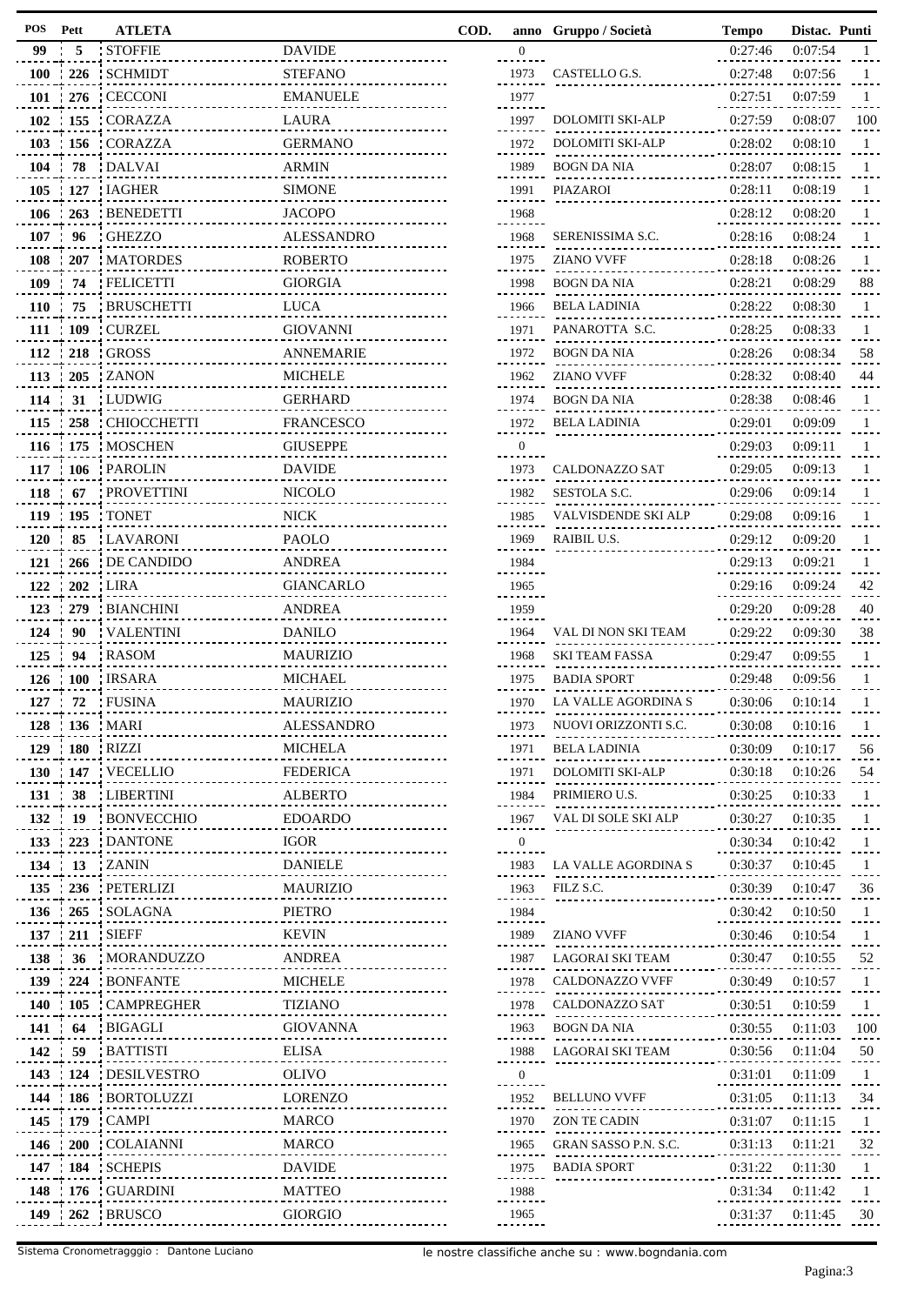| POS      | Pett             | <b>ATLETA</b>                        |                                  | COD. | anno         | Gruppo / Società          | <b>Tempo</b> | Distac. Punti |              |
|----------|------------------|--------------------------------------|----------------------------------|------|--------------|---------------------------|--------------|---------------|--------------|
|          | $150 \div 228$   | : MICHELUZZI                         | <b>MATTIA</b>                    |      | $\mathbf{0}$ | <b>BELA LADINIA</b>       | 0:31:39      | 0:11:47       | -1           |
| 151      | 15               | : GUARIENTO                          | <b>GIUSEPPE</b>                  |      | 1950         | <b>MONTANAIA RACING</b>   | 0:31:42      | 0:11:50       | 28           |
| 152      | 54               | : PASQUAZZO                          | <b>VALERIA</b>                   |      | 1999         | LAGORAI SKI TEAM          | 0:31:45      | 0:11:53       | 78           |
| 153      |                  | 271 SAVARIS                          | <b>ILARIA</b>                    |      | 1980         |                           | 0:31:48      | 0:11:56       | 48           |
| 154      |                  | 146   FAGHERAZZI                     | <b>FABIO</b>                     |      | 1964         | DOLOMITI SKI-ALP          | 0:31:50      | 0:11:58       | 26           |
| 155      | 222              | : GIACOMELLI                         | <b>GIORGIO</b>                   |      | 1965         | VIGOLO VATTARO S.C.       | 0:31:52      | 0:12:00       | 24           |
| 156      | : 213            | <b>VANZETTA</b>                      | <b>MASSIMO</b>                   |      | 1975         | CAURIOL A.S.              | 0:31:56      | 0:12:04       | -1           |
| 157      | 84               | : DEMARTIN-DELZOTTO                  | <b>ROBERTO</b>                   |      | 1967         | <b>BORGO VALSUGANA V</b>  | 0:32:08      | 0:12:16       | -1           |
| 158      | 272              | : TIBOLLA                            | <b>SIMONE</b>                    |      | 1978         |                           | 0:32:11      | 0:12:19       | -1           |
| 159      | 22               | : DELUGAN                            | <b>EFREM</b>                     |      | 1971         | CORNACCI U.S.             | 0:32:31      | 0:12:39       | -1           |
| 160      |                  | 188 NATALI                           | <b>FRANCESCO</b>                 |      | 1989         | LAGORAI SKI TEAM          | 0:32:34      | 0:12:42       | -1           |
| 161      | $\frac{1}{208}$  | : DEFLORIAN                          | <b>SILVANO</b>                   |      | 1964         | <b>ZIANO VVFF</b>         | 0:32:39      | 0:12:47       | 22           |
| 162      | 69               | <b>GRANELLO</b>                      | <b>STEFANO</b>                   |      | 1977         | LAGORAI SKI TEAM          | 0:32:42      | 0:12:50       | -1           |
| 163      | 225              | : LAZZERI                            | <b>FRANCESCO</b>                 |      | $\mathbf{0}$ |                           | 0:32:46      | 0:12:54       | -1           |
| 164      | $\div 177$       | : GALOZZI                            | <b>DANIELE</b>                   |      | .<br>1975    | BOLZANO A.S.              | 0:33:10      | 0:13:18       | -1           |
| 165      | 66               | : GRASSI                             | <b>STEFANO</b>                   |      | 1976         | SESTOLA S.C.              | 0:33:22      | 0:13:30       | -1           |
| 166      |                  | 254 PISTILLI                         | <b>STEFANO</b>                   |      | 1963         | <b>BOGN DA NIA</b>        | 0:33:30      | 0:13:38       | 20           |
| 167      | 21               | : DEIORI                             | <b>ROLAND</b>                    |      | 1969         | <b>BOGN DA NIA</b>        | 0:33:35      | 0:13:43       | -1           |
| 168      |                  | 189 AGNELLI                          | <b>UMBERTO</b>                   |      | 1973         | <b>KINOMANA ASD</b>       | 0:33:39      | 0:13:47       | -1           |
| 169      | $\div 102$       | : HUBER                              | <b>HANS JOERG</b>                |      | 1956         | TERLANER ORIENTIER        | 0:33:49      | 0:13:57       | -18          |
| 170      | 35               | <b>BUFFA</b>                         | <b>MANUEL</b>                    |      | 1980         | <b>CASTEL TESINO VVFF</b> | 0:33:51      | 0:13:59       | -1           |
| 171      | $-122$           | : THALER                             | <b>JOSEF</b>                     |      | 1947         | SARNTAL ASC               | 0:33:54      | 0:14:02       | -16          |
| 172      | $\boldsymbol{2}$ | : RABBI                              | <b>FRANCESCO</b>                 |      | 1959         | BOGN DA NIA               | 0:33:57      | 0:14:05       | 14           |
| 173      | -1               | : MONTEVECCHI                        | MARGHERITA                       |      | 1970         | <b>BOGN DA NIA</b>        | 0:34:00      | 0:14:08       | 46           |
| 174      |                  | 103 FURLAN                           | <b>GIUSEPPE</b>                  |      | 1957         | PONTE DELLE ALPI S.C.     | 0:34:02      | 0:14:10       | 12           |
| 175      | 82               | : TOMELIN                            | <b>STEFANO</b>                   |      | 1969         | PANAROTTA S.C.            | 0:34:11      | 0:14:19       | -1           |
| 176      |                  | $\cdot$ 110 $\cdot$ CENCH            | <b>DAVID</b>                     |      | 1978         | PEVES GHERDEINA           | 0:34:15      | 0:14:23       |              |
|          |                  |                                      | <b>CRISTIAN</b>                  |      | 1973         | <b>ZIANO VVFF</b>         | 0:34:21      | 0:14:29       | -1           |
| 177      |                  | : 206 BRIGADOI<br>178 : 210 : PARTEL | <b>FABIO</b>                     |      |              |                           |              |               | -1           |
|          |                  |                                      |                                  |      | 1960         | <b>ZIANO VVFF</b>         | 0:34:23      | 0:14:31       | 10           |
|          |                  | 179 : 107 : ANDRIOLLO                | <b>DANIELE</b>                   |      | 1976         | <b>FAVOLENZE</b>          | 0:34:42      | 0:14:50       | -1           |
|          |                  | 180 : 108 : ANRIOLLO                 | ELIA<br><u>.</u>                 |      | 2001         | FAVOLENZE                 | 0:34:46      | 0:14:54       | 58           |
| 181 :    | 99               | : MAIER                              | <b>WERNER</b>                    |      | 1969         |                           | 0:35:01      | 0:15:09       | -1           |
| 182      | <b>190</b>       | : GUSLANDI                           | <b>GIANLUCA</b>                  |      | 1973         | KINOMANA ASD              | 0:35:02      | 0:15:10       | -1           |
|          | 183 130          | : GRISOTTO                           | <b>GABRIELE</b>                  |      | 1963         | <b>BELLUNO VVFF</b>       | 0:35:12      | 0:15:20       | 8            |
| 184      |                  | 248   CALLIARI                       | CORNELIO                         |      | 1950         | <b>CASTELLO VVFF</b>      | 0:35:20      | 0:15:28       | 6            |
| 185      |                  | 270 FRANZIN                          | <b>MICHELE</b>                   |      | 1973         |                           | 0:35:22      | 0:15:30       | $\mathbf{1}$ |
| 186      |                  | $\pm$ 151 TRAME                      | <b>ELEONORA</b><br>------------- |      | 1981         | DOLOMITI SKI-ALP          | 0:35:29      | 0:15:37       | 44           |
| 187      | 55               | : PASQUAZZO                          | <b>SILVIO</b>                    |      | 1970         | LAGORAI SKI TEAM          | 0:35:33      | 0:15:41       | -1           |
| 188      |                  | 269 FRANZIN                          | DEN<br>.                         |      | 2001         |                           | 0:35:38      | 0:15:46       | 56           |
| 189      |                  | : 144 MARTINELLI                     | PAOLO                            |      | 1951         | <b>CALCERANICA VVFF</b>   | 0:36:06      | 0:16:14       | 4            |
| 190      |                  | : 191 : <b>BELLOT</b>                | <b>FULVIO</b><br>.               |      | 1955         | CANAL SAN BOVO VVF        | 0:36:08      | 0:16:16       | 2            |
| 191 :    | -60              | : BONECCHER                          | <b>NICOLA</b><br><u></u>         |      | 2002         | LAGORAI SKI TEAM          | 0:36:10      | 0:16:18       | 54           |
| 192      | 47               | : TODESCO                            | <b>MONICA</b><br>.               |      | 1986         | LA VALLE AGORDINA S       | 0:36:53      | 0:17:01       | 42           |
| 193 : 76 |                  | : COLA                               | TIZIANA                          |      | 1970         | <b>BELA LADINIA</b>       | 0:37:20      | 0:17:28       | 40           |
| 194      |                  | 123 GUZZO                            | <b>DEBORAH</b>                   |      | 1986         | <b>CINTE TESINO VVFF</b>  | 0:37:42      | 0:17:50       | 38           |
|          |                  | 195 : 131 : BATTISTON                | <b>MICHELE</b>                   |      | 1971         | MONTANAIA RACING          | 0:38:26      | 0:18:34       | -1           |
| 196      | 61               | <b>BONECCHER</b>                     | MIRCO<br><u></u>                 |      | 1969         | LAGORAI SKI TEAM          | 0:38:43      | 0:18:51       | -1           |
|          |                  | 197   253   SACCHI                   | <b>LUCA</b><br><u></u>           |      | 1965         | BOGN DA NIA               | 0:39:15      | 0:19:23       | -1           |
| 198      |                  | 249 : PLOTEGHER                      | ANGELA<br>.                      |      | 1967         | <b>GRONLAIT</b>           | 0:39:18      | 0:19:26       | 36           |
|          |                  | 199 264 CIOTTI                       | ANGELICA                         |      | 1965<br>.    |                           | 0:39:26      | 0:19:34       | 88           |
|          |                  | 200 28 ADROVER                       | PIETRO                           |      | 1960         | BOGN DA NIA               | 0:39:43      | 0:19:51       | -1           |
|          |                  |                                      |                                  |      |              |                           |              |               |              |

| anno     | Gruppo / Societa                                                                | 1 empo                   | <b>Distac.</b>         | runu            |
|----------|---------------------------------------------------------------------------------|--------------------------|------------------------|-----------------|
| 0        | <b>BELA LADINIA</b>                                                             | 0:31:39                  | 0:11:47                | 1               |
| 1950     | <b>MONTANAIA RACING</b>                                                         | 0:31:42                  | 0:11:50                | 28              |
| 1999     | LAGORAI SKI TEAM                                                                | 0:31:45                  | 0:11:53                | 78              |
| 1980     |                                                                                 | 0:31:48                  | 0:11:56                | 48              |
| 1964     | <b>DOLOMITI SKI-ALP</b>                                                         | 0:31:50                  | 0:11:58                | 26              |
| 1965     | VIGOLO VATTARO S.C.                                                             | 0:31:52                  | 0:12:00                | 24              |
| 1975     | CAURIOL A.S.                                                                    | 0:31:56                  | 0:12:04                | 1               |
| 1967     | BORGO VALSUGANA V                                                               | 0:32:08                  | 0:12:16                | 1               |
| 1978     |                                                                                 | 0:32:11                  | 0:12:19                | 1               |
| 1971     | CORNACCI U.S.                                                                   | 0:32:31                  | 0:12:39                | 1               |
| 1989     | LAGORAI SKI TEAM                                                                | 0:32:34                  | 0:12:42                | 1               |
| 1964     | ZIANO VVFF                                                                      | 0:32:39                  | 0:12:47                | 22              |
| 1977     | LAGORAI SKI TEAM                                                                | 0:32:42                  | 0:12:50                | 1               |
| $\Omega$ |                                                                                 | 0:32:46                  | 0:12:54                | 1               |
| 1975     | BOLZANO A.S.                                                                    | 0:33:10                  | 0:13:18                | 1               |
| 1976     | SESTOLA S.C.                                                                    | 0:33:22                  | 0:13:30                | 1               |
| 1963     | BOGN DA NIA                                                                     | 0:33:30                  | 0:13:38                | 20              |
| 1969     | <b>BOGN DA NIA</b>                                                              | 0:33:35                  | 0:13:43                | 1               |
| 1973     | KINOMANA ASD                                                                    | 0:33:39                  | 0:13:47                | 1               |
| 1956     | TERLANER ORIENTIER                                                              | 0:33:49                  | 0:13:57                | 18              |
| 1980     | CASTEL TESINO VVFF                                                              | 0:33:51                  | 0:13:59                | 1               |
| 1947     | SARNTAL ASC                                                                     | 0:33:54                  | 0:14:02                | 16              |
| 1959     | BOGN DA NIA                                                                     | 0:33:57                  | 0:14:05                | 14              |
| 1970     | BOGN DA NIA                                                                     | 0:34:00                  | 0:14:08                | 46              |
| 1957     | PONTE DELLE ALPI S.C.                                                           | 0:34:02                  | 0:14:10                | 12              |
| 1969     | PANAROTTA S.C.                                                                  | 0:34:11                  | 0:14:19                | 1               |
| 1978     | PEVES GHERDEINA                                                                 | 0:34:15                  | 0:14:23                | 1               |
| 1973     | ZIANO VVFF                                                                      | 0:34:21                  | 0:14:29                | 1               |
| 1960     | ZIANO VVFF                                                                      | 0:34:23                  | 0:14:31                | 10              |
| 1976     | FAVOLENZE                                                                       | 0:34:42                  | 0:14:50                |                 |
|          | <br>2001 FAVOLENZE<br>$0.34.46$ 0.14:54                                         |                          |                        | 58              |
| 1969     |                                                                                 | $0:35:01$ $0:15:09$ 1    |                        |                 |
|          | 1973 KINOMANA ASD 0:35:02 0:15:10                                               |                          |                        | 1.1.            |
|          | 1963 BELLUNO VVFF 0:35:12 0:15:20                                               |                          |                        | .8.             |
|          | 1950 CASTELLO VVFF 0:35:20 0:15:28                                              |                          |                        | $\frac{6}{100}$ |
| 1973     |                                                                                 | $0:35:22$ $0:15:30$      |                        | $\frac{1}{2}$   |
|          | 1981 DOLOMITI SKI-ALP 0:35:29 0:15:37 44                                        |                          |                        |                 |
|          | 1970 LAGORAI SKI TEAM 0:35:33 0:15:41 1                                         |                          |                        |                 |
| 2001     |                                                                                 | $0:35:38$ $0:15:46$ 56   |                        |                 |
|          | 1951 CALCERANICA VVFF 0:36:06 0:16:14                                           |                          |                        | $\overline{4}$  |
|          | 1955 CANAL SAN BOVO VVF 0:36:08 0:16:16                                         |                          |                        | $^{2}$ .        |
|          | 2002 LAGORAI SKI TEAM 0:36:10 0:16:18                                           |                          |                        | 54              |
|          |                                                                                 |                          |                        | .42             |
|          | 1970 BELA LADINIA 0:37:20 0:17:28                                               |                          |                        | $\frac{40}{1}$  |
|          |                                                                                 |                          |                        | .38.            |
|          | 1986 CINTE TESINO VVFF 0:37:42 0:17:50<br>1971 MONTANAIA RACING 0:38:26 0:18:34 |                          |                        | $1$             |
|          | 1969 LAGORAI SKI TEAM 0:38:43 0:18:51                                           |                          |                        | $1$ .           |
|          | 1965 BOGN DA NIA 0:39:15 0:19:23                                                |                          |                        | $\frac{1}{1}$   |
| 1967     | <b>GRONLAIT</b>                                                                 |                          |                        |                 |
| 1965     |                                                                                 | $0:39:18$ $0:19:26$ $36$ | $0:39:26$ $0:19:34$ 88 |                 |
|          |                                                                                 |                          |                        | $\mathbf{1}$    |
|          | 1960 BOGN DA NIA                                                                | $0:39:43$ $0:19:51$      |                        |                 |